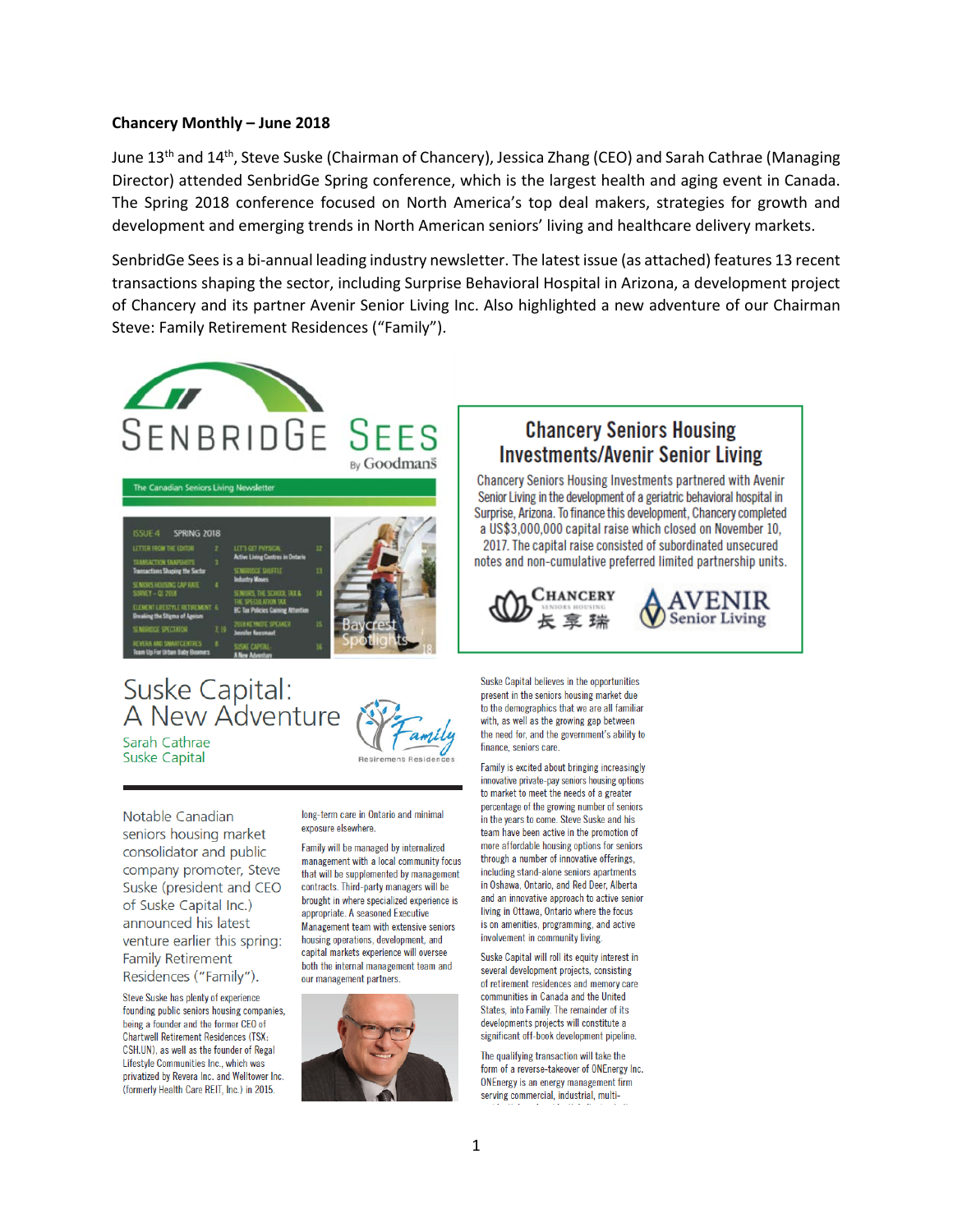We'd like to share with you a summary notes of the SenbriGe Spring Conference by our special guest Paul Marsh, hoping it would shed some lights on the emerging industry trend.

#### **2018 Seniors Housing Symposium – Wrap-up Notes (part I)**

Paul Marsh – Senior Director, Seniors Housing & Healthcare, Valuation & Advisory Services, CBRE

#### **Day 1 – Tech Show**

If you were not able to attend the Symposium, I would encourage you to attend it next year. In addition to the special Coke ("Coca-Cola Plus" which contains a laxative) that Michelle Roth mentioned, I liked the senior friendly "chewability" ratings that they are putting on some foods in Japan. There was a lot of cool tech there too including a belt with air-bags that automatically deploy in the event of a fall preventing seniors from breaking their hips.

### **Day 2 – 2018 Senbridge Spring Symposium**

#### **View from the Top**

Consensus that the CEO's were "cautiously optimistic" about the new Provincial government specifically with respect to stopping the next round of minimum wage increases and other regulations.

General agreement that payment systems need to change. There is a changing mindset amongst seniors and their families that they will need to pay for their care needs themselves.

A voucher system where seniors could select where and with whom they obtain any required care was again promoted to be far more efficient than the current LTC and LHIN mechanisms.

The urban problem with the LTC rebuilds continues. The need for LTC beds (and the ability to pay for preferred beds) is in urban areas but the funding to rebuild doesn't work in urban area (high land costs).

A need to make staffing for seniors' housing sexy was stressed given the competition for employees.

#### **Development**

Several approaches on affordability were discussed including pre-fab construction, simplifying design, building around community amenities, and including community interaction.

High land costs were driving increased building efficiencies as well as driving larger project sizes.

Several speakers talked about the issues they were experiencing fitting their modern retirement communities / campuses (seniors apartments through to care) projects into the existing (dated) zoning and planning requirements. The experience in Texas must seem like a dream to them.